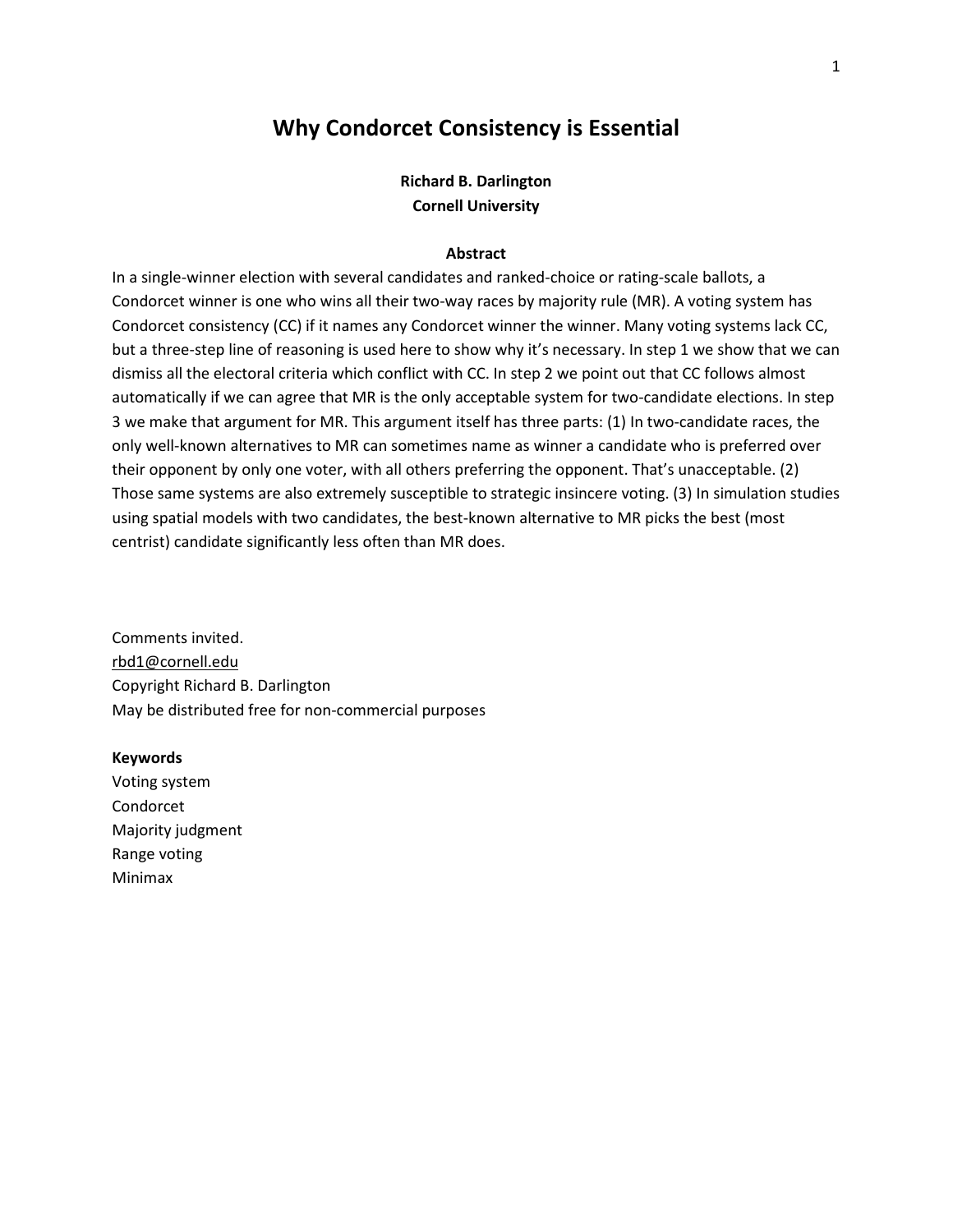## **Overview**

When rating scales or ranked-choice ballots are used to elect a single winner from several candidates, a Condorcet winner is one who wins all their two-way races by majority rule. A voting system (a rule for picking a winner) is said to have Condorcet consistency (CC) if it names any Condorcet winner as the winner. Many electoral theorists consider Condorcet consistency essential. But in Felsenthal's (2012) review of 18 prominent voting systems for multi-candidate elections, only 8 have CC. And when Laslier (2012) asked 22 prominent electoral theorists which voting systems they would recommend, the two systems with the most recommendations were approval voting and the Hare system, neither of which has CC.

This paper defends the necessity of CC in two different ways. First it attacks five electoral criteria which seem plausible on the surface but conflict with CC. By showing that these criteria can all be dismissed, it clears the way for accepting CC. Second, this paper shows why majority rule (MR) is the only acceptable voting system for two-candidate elections. That view is not universally accepted, as we shall see. But if MR is so accepted, then the need for CC follows almost automatically, because a Condorcet winner wins all their two-way races by MR. So we defend MR as the only acceptable twocandidate system.

The minimax voting system is a well-known Condorcet-consistent system; this paper mentions it several times. Minimax names any Condorcet winner as a winner. If there is no such winner, each candidate's largest loss (LL) in two way-races is found, and the candidate with the smallest LL is named the winner.

## **Dismissing five electoral criteria which conflict with CC**

Table 3.2 of Felsenthal (2012, p. 33) names five electoral criteria which are violated by all eight of the Condorcet-consistent systems which Felsenthal considered important enough to mention: minimax, Dodgson, Black, Copeland, Kemeny, Nanson, Schwartz, and Young. Thus for all practical purposes, all five of these criteria conflict with Condorcet consistency. The Felsenthal table calls these five criteria no-show; twin; truncation; reinforcement or inconsistency or multiple districts; and violation of the subset choice condition (SCC). A voting system violates the no-show criterion if a voter can sometimes benefit by abstaining rather than voting sincerely. The twin criterion is similar to no-show; it prohibits an anomaly in which two people who rank candidates the same find it beneficial for one of them to vote and the other to abstain. The truncation criterion is also somewhat similar; it is violated if a voter can benefit by listing only their first few choices rather than all of them. The multiple-districts criterion is violated if a candidate could win in each of two districts but lose if the two districts are merged into one. SCC is violated if one candidate could win, but lose if one of the losing candidates dropped out and votes were recounted with that candidate omitted.

I'll call a criterion an *optimizing* criterion if its main purpose seems to be to promote selection of the candidates who best reflect the popular will. I'll call a criterion an *anti-manipulation* criterion if a major purpose of the criterion seems to be to reject voting systems which allow some sort of electoral manipulation. The no-show, twin, and truncation criteria meet the latter definition. Many antimanipulation criteria can also be considered to be optimizing. For instance, it may be hard to believe that a system failing any of these three criteria would generally select the best candidates even in the absence of any attempts at manipulation, so those criteria are also optimizing criteria. It's nevertheless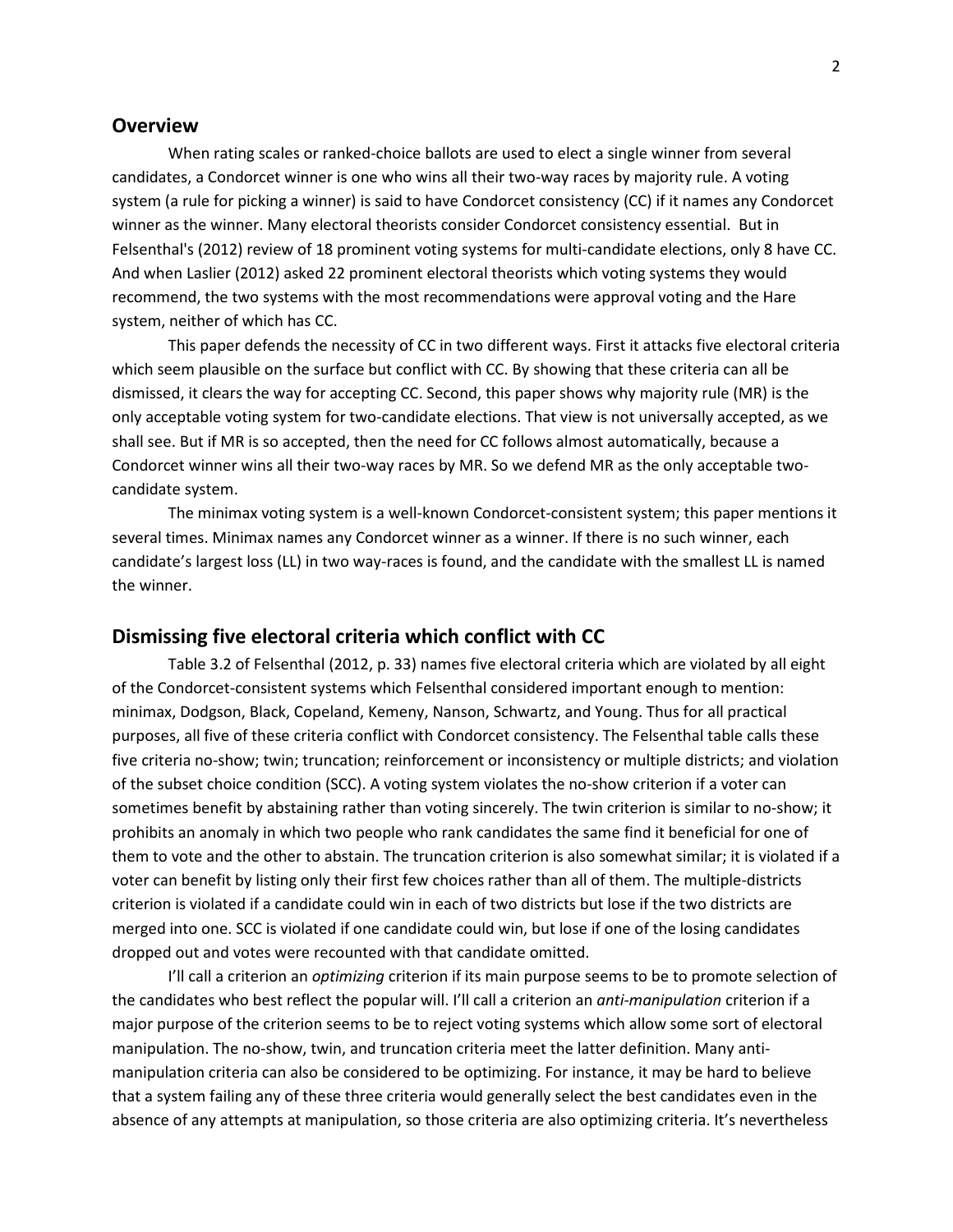useful to distinguish between the two types of criterion, since some criteria are solely optimizing criteria and others are not.

The anti-manipulation roles of these three criteria seem unimportant when they are applied to Condorcet-consistent systems, because these systems violate those criteria only if there is a Condorcet paradox and the would-be manipulators know how others will vote or have voted. Those two conditions together make the problem so rare as to be inconsequential. We should still address these criteria as optimizing criteria. But the whole purpose of optimizing criteria is to promote selection of the best candidates. Thus when one optimizing criterion conflicts with another (and these all conflict with Condorcet consistency), it seems reasonable to use computer simulations to see which criteria lead to selection of the best candidates. Section 5 of Darlington (2016) describes a whole series of simulation studies. All found that the best candidates were selected by minimax, a voting system which violates all five criteria of this section because the system is Condorcet-consistent. That suggests dismissing all five of these criteria. But there are additional reasons for dismissing SCC and the multiple-districts criterion.

SCC is sometimes called IIA for "independence of irrelevant alternatives." That term helps us see what's wrong with SCC/IIA, because it confuses the "irrelevant alternative" (the candidate who withdrew) with the data collected because that candidate was in the race. To see why, imagine a league with three teams in which each pair of teams plays 9 games. Team A has won all of its games against B, and B has won all its games against C, but C has beaten A 5 games to 4. Thus A has won 13 games, B has won 9, and C has won 5. From these results we must name a league champion. Most people would probably choose A, making B one of the "losers." But if B were suspended for hazing and became ineligible, and we therefore ignored the results of B's games, we would be forced to choose C, who had beaten A 5 games to 4. Thus the initial choice of A violates IIA. But is that reasonable? Team B's ineligibility doesn't mean that the results of its games are irrelevant to the choice between A and C.

Sports and elections are two different things, but Darlington (2017) reports a wide variety of simulation studies, all showing that voting systems satisfying IIA select worse candidates than systems violating IIA. Since the whole purpose of optimizing criteria is to promote selection of the best candidates, IIA seems counterproductive.

Darlington (2016, pp. 12-13) analyzed a minimax violation of the multiple-districts criterion. In that example, under minimax candidate A wins a 4-candidate race in each of two districts because within each district there is a large Condorcet cycle involving B, C, and D, similar to the cycle in the 605 voter example of Table 1 in Darlington (2016). But in the two districts the cycles are in opposite directions, so the cycles cancel each other out when the districts are merged, and a different candidate wins, thus violating the criterion. One possible defense of minimax here is that the example is artificial and contrived, and would rarely occur in real life. But a more fundamental point is as follows. The example in Table 1 of Darlington (2016) shows that there is sometimes a genuinely good reason to reject candidates involved in a strong Condorcet cycle. But in the two-district example the presence or absence of cycles depends on the area covered. Thus the example's most important lesson may be that with minimax it's more important than with other voting systems that votes be analyzed at the level of the total area served by the election's winner, not within subareas. That's normally done anyway; votes for the US president are one of the few exceptions. Therefore the multiple-districts criterion is not a good reason to reject minimax or other similar systems.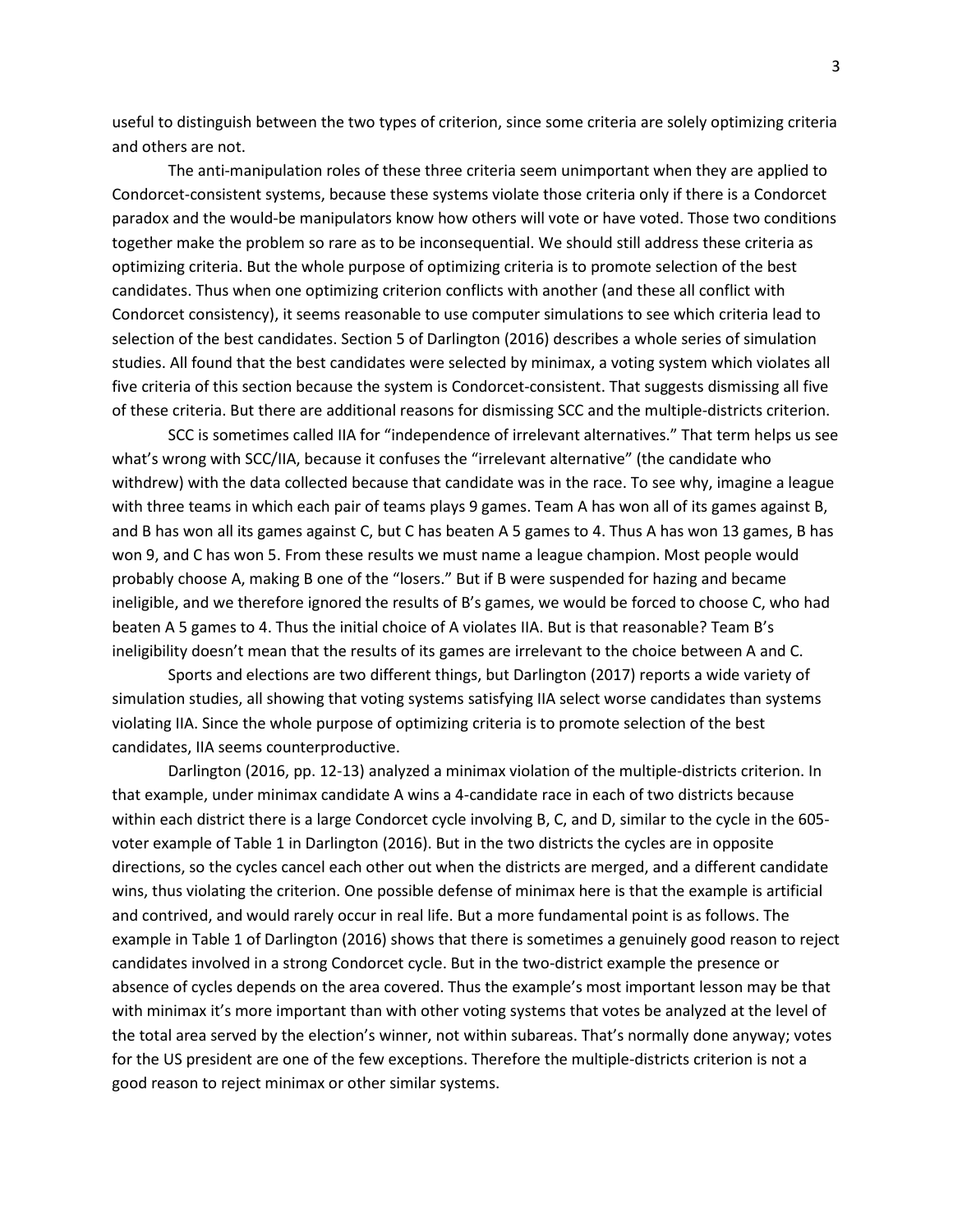We have seen that there are good reasons to dismiss all the electoral criteria which conflict with Condorcet consistency. The next section shows the need for Condorcet consistency. As mentioned above, we start with majority rule.

## **Why majority rule is essential**

#### *Majority Rule (MR), majority judgment (MJ), and range voting (RV)*

When we seek the best voting system for two-candidate elections, we can ignore the familiar impossibility theorems that bedevil the same search for multi-candidate elections. Thus limitations of any particular two-candidate system cannot be dismissed with the remark that every system has equally serious problems. This section shows that all two-candidate systems except MR have flaws serious enough to make them unacceptable, leaving MR as the only acceptable system for those elections. This conclusion goes well beyond a similar theorem proved by May (1952), since May's theorem doesn't cover systems like majority judgment (MJ) and range voting (RV) in which voters rate candidates on a multi-point scale, whereas such systems are covered here.

MJ and RV are the only well-known voting systems which don't reduce to MR for two-candidate races. They are also the only well-known systems in which each voter must rate each candidate on a scale, rather than ranking them or using some simpler system such as plurality or approval voting. RV uses a numeric scale, often from 0 to 99, and the candidate with the highest mean wins. MJ uses a scale with non-numeric verbal labels such as "excellent" or "poor," and the candidate with the highest median wins. If there is a tie in MJ, the ratings for each tied candidate are sorted from high to low. These sorted columns (one for each candidate tied for the win) can be assembled into a matrix. In that matrix we find the untied row nearest the median row, and the candidate with the highest rating in that row is the winner. If two such rows are equidistant from the median row, the one below the median row is used.

#### *How an overwhelming favorite can lose under MJ or RV*

**Example 1** concerns MJ. It has two candidates A and B, 99 voters, and a 6-point scale with 1 low and 6 high. Suppose 49 voters rate A at 2 and B at 1, 49 others rate A at 6 and B at 5, and one voter rates A at 3 and B at 4. Then A's median rating is 3 and B's is 4, so B wins by MJ, although 98 of the 99 voters preferred A to B. In their book promoting MJ, Balinski and Laraki (2012, p. 328) mention this point, but dismiss it mostly because this situation has been demonstrated only in artificial examples which would rarely occur in practice. That defense may apply here, but not to the criticisms of MJ in later subsections. And the result is so bizarre that even a very occasional occurrence should be troubling. Situations like this would occur more often if some voters use primarily the top end of the scale while others use primarily the bottom end. And recall the earlier point that when focusing on two-candidate systems we can be less tolerant of anomalies than we might have to be in multi-candidate systems.

 Balinski and Laraki (2012, pp. 328-329) claim that in two-candidate races, a candidate preferred by only one voter may also win in approval voting, in which each voter "approves" as many candidates as they wish, and the candidate with the most approvals wins. In the example they offer to prove their point (on their p. 281), 4 voters regard candidate X highly but regard Y even higher, and 4 others regard Y poorly but regard X even lower. A ninth "median" voter considers X slightly above average and Y and slightly below average. If all opinions above average are "approvals" and all others are "disapprovals,"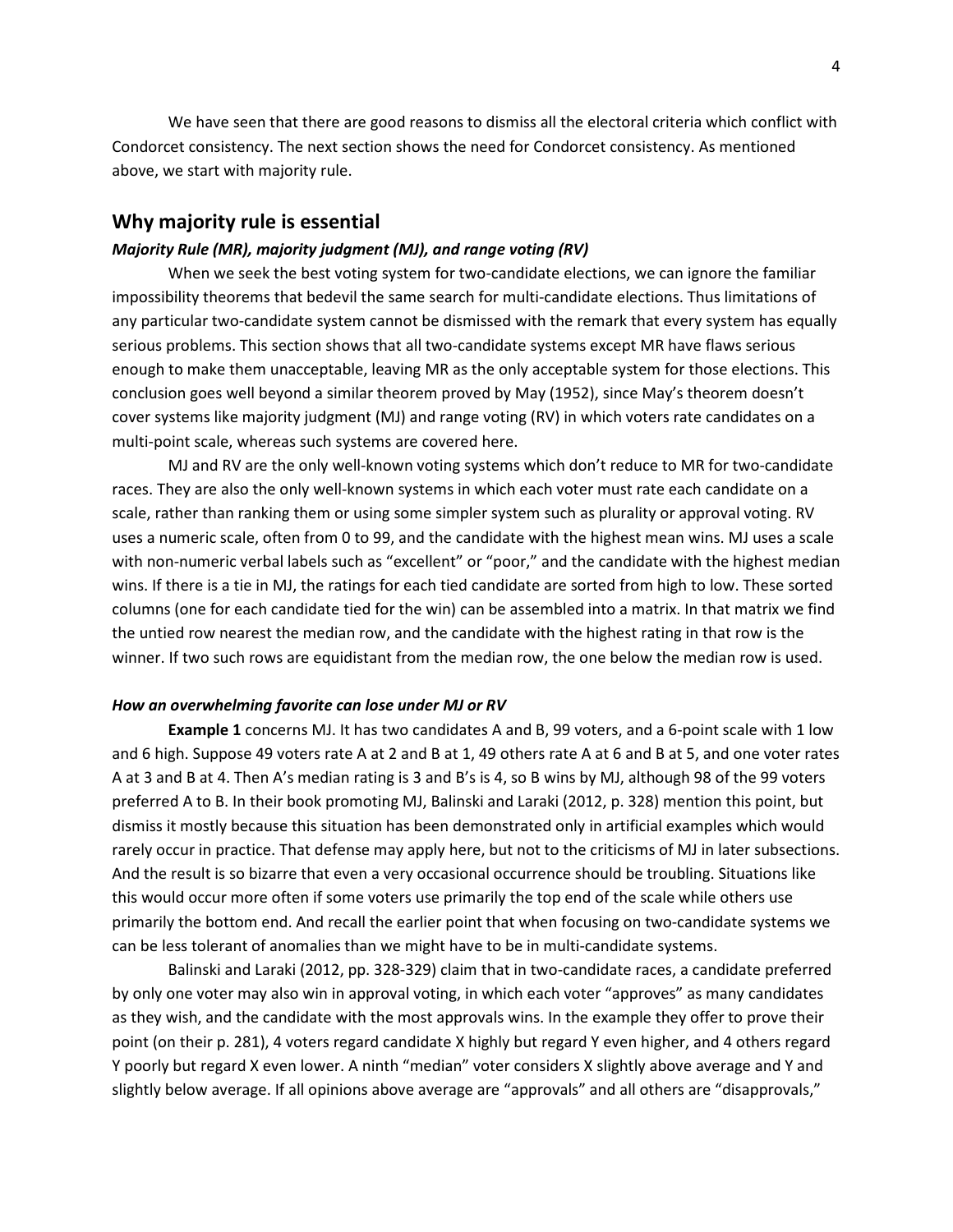then X and Y get 5 and 4 approvals respectively. Thus X wins by approval voting, even though 8 of the 9 voters preferred Y to X.

 This argument has two flaws. First, in real life a voter in a two-candidate approval election would realize they will have no effect if they approve both candidates or disapprove both, so they would approve only the one they regard more highly. Thus in real life, approval voting would reduce to MR in two-candidate elections. The second flaw in the argument is that the problem appears in approval voting only because of its extreme emphasis on simplicity. In this example X wins because the ballots don't even show that 8 of the 9 voters prefer Y, whereas in the earlier example MJ picks B even though the ballots show clearly that 98 of the 99 voters prefer A to B. Thus MJ but not approval voting is guilty of ignoring information that is right on the ballots. Using this argument to defend MJ, with its much more complex ballots, is like defending the presence of some fault in a luxury car on the ground that the fault is also found in one model of budget car.

**Example 2** concerns RV. It also has two candidates and 99 voters, but uses a rating scale from 0 to 99. Suppose 98 of the voters each rate A one point above B, but the 99<sup>th</sup> voter rates A at 0 and B at 99. Then B's rating total across voters exceeds A's by 1 point. Thus B wins by RV although 98 of the 99 voters preferred A to B. This example also illustrates the effectiveness of strategic voting in RV, since a single strategic voter who favors B would vote exactly as in this illustration, thus tipping an election in which every other voter prefers A.

#### *The effectiveness and safety of strategic insincere voting*

The Gibbard-Satterthwaite theorem, discussed in many sources including Tideman (2006, pp. 143-148), asserts essentially that no reasonable voting system can always make it impossible to engage in successful strategic voting. But that theorem applies only to elections with 3+ candidates, it usually requires the insincere voter to know or guess accurately how others are voting, it often applies only in the presence of a Condorcet paradox (which is rare), and it is mostly concerned with mild forms of insincere voting such as a failure to rank all candidates even when a voter could do so. The flaws discussed here are much worse, and they arise even in two-candidate races.

**Example 3** involves voters who vote insincerely in two-candidate elections by giving their favored candidate the highest possible rating and giving the other candidate the lowest possible rating. That strategy will be obvious to most voters, can never backfire, and doesn't require voters to even guess how others are voting. Again we have 99 voters and two candidates. Voters are assumed to differ only on a single liberal-conservative opinion dimension we'll call LR for "left-right." Opinions on LR are normally distributed. Specifically, one artificial voter was placed at each of the 99 percentile points of a standard normal distribution. Candidate A was placed at 0 – exactly at the mean and median of the 99 voters. Thus A is the best possible candidate, because people in this model differ only on that one dimension. Candidate B was placed at +0.5. It worked out that 69 of the 99 voters fell below B, and the other 30 fell above. Thus B differed noticeably from the mean and median of the voters.

We'll consider three voting systems: RV, MJ, and MJD, which is a variant of MJ in which each voter's rating of a candidate is an exact linear function of the distance between the voter and the candidate. Thus the extra D in the name stands for "distance." The reason for using MJD is that, at least in this artificial example, ratings in MJD are rarely if ever tied with each other, so there is no need for a tie-breaker and candidates can be compared on their actual median ratings.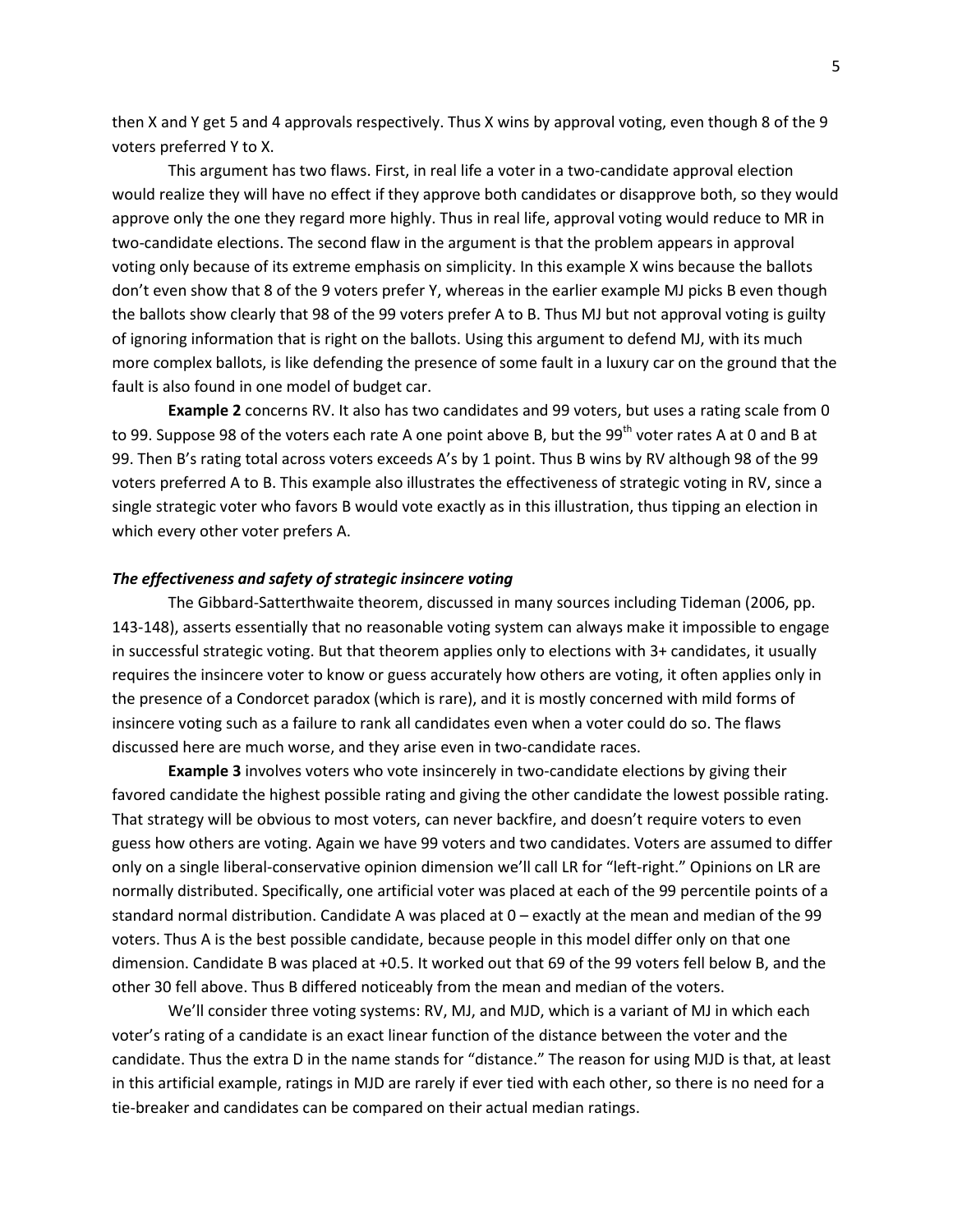For RV and MJD, a voter's rating of a candidate was computed as 3 minus the distance between the voter and the candidate on scale LR. By this rule the leftmost 59 voters preferred A and the other 40 preferred B. The mean ratings of A and B were 2.224 and 2.125 respectively; their median ratings were 2.326 and 2.247 respectively. Thus A would be declared the winner by MR, RV, and MJD. The political news organization *Politico* has defined a "landslide" win as one with a 10% or higher victory margin by MR. The margin in this example is (59-40)/99 or 19.2%, so this qualifies almost as a "double landslide." The number of voters preferring A was 147.5% of the number preferring B.

 The ratings just used were all sincere ratings. However, from the 40 voters who preferred B, suppose the 6 voters highest on LR (the ones with the lowest ratings of A) voted strategically by giving B the highest rating sincerely given to any candidate by any voter, and giving A the lowest rating sincerely given to any candidate by any voter. The other 93 voters voted sincerely as before. Now B's mean and median ratings both exceeded A's; the means for A and B were respectively 2.166 and 2.208, while the medians were 2.326 and 2.349. Thus in this example, six strategic voters out of 99 were enough to tip the election in B's favor by either RV or MJD, despite the landslide proportions of A's victory under sincere voting. If only the 5 voters highest on LR had voted strategically, MJD would have picked A while RV would still pick B. Thus in this example, RV is even more susceptible to strategic voting than MJD is, though both are unacceptably susceptible. Note that in all the examples of this section, all voters preferring B are already expressing that preference in their sincere votes, and we're considering just the difference between sincere and insincere expressions of that preference.

 For those who want it, this paragraph gives more detail about MJD's behavior in this example. Of the 99 voters, the rightmost 40 were those who preferred B. The leftmost 15 *of those 40* gave both A and B sincere ratings above their respective medians. Those 15 could not help B by insincerely raising their ratings of B, because raising those ratings would not raise B's median. But they could help B by insincerely lowering their ratings of A, thus lowering A's median. The rightmost 15 of that same 40 (who were also the rightmost 15 of all 99 voters) gave both A and B sincere ratings *below* their respective medians. Those 15 could not help B by insincerely lowering their ratings of A, because lowering those ratings would not lower A's median. But they could help B by insincerely raising their ratings of B, thus raising B's median. The central 10 of those 40 voters (the 40 who preferred B) could not help B at all by voting insincerely. Those voters sincerely gave A ratings below A's median, and gave B ratings above B's median. If those voters were to rate A still lower, and rate B still higher, they would not change either of their medians. The bottom line is that of the 40 voters who sincerely preferred B, 30 could help B through insincere voting, either by raising B's median or lowering A's, though no single voter could have raised B's median and also lowered A's.

 The MJ method usually employs far fewer scale points than were used above in RV and MJD. Therefore a separate MJ analysis was performed, using a scale with just 6 points. The ratings in the previous analysis ran from 0.174 to 3.000. Therefore, all values below 0.5 were changed to 1, those between 0.5 and 1.0 were changed to 2, those between 1.0 and 1.5 were changed to 3, and so on up at intervals of 0.5, so the highest transformed ratings were 6. The two candidates' medians were now tied, so MJ's tie-breaker was applied. The median row of the two-column matrix is row 50. With sincere ratings the closest untied row was row 39, in which A had a rating of 6 and B had 5, so A won. But when the process was repeated with ratings in which the 6 voters highest on LR had voted strategically to favor B, row 41 had a rating of 5 for A and 6 for B. That was now the untied row closest to row 50, so B now won. Thus 6 insincere votes out of 99 still tipped a landslide election.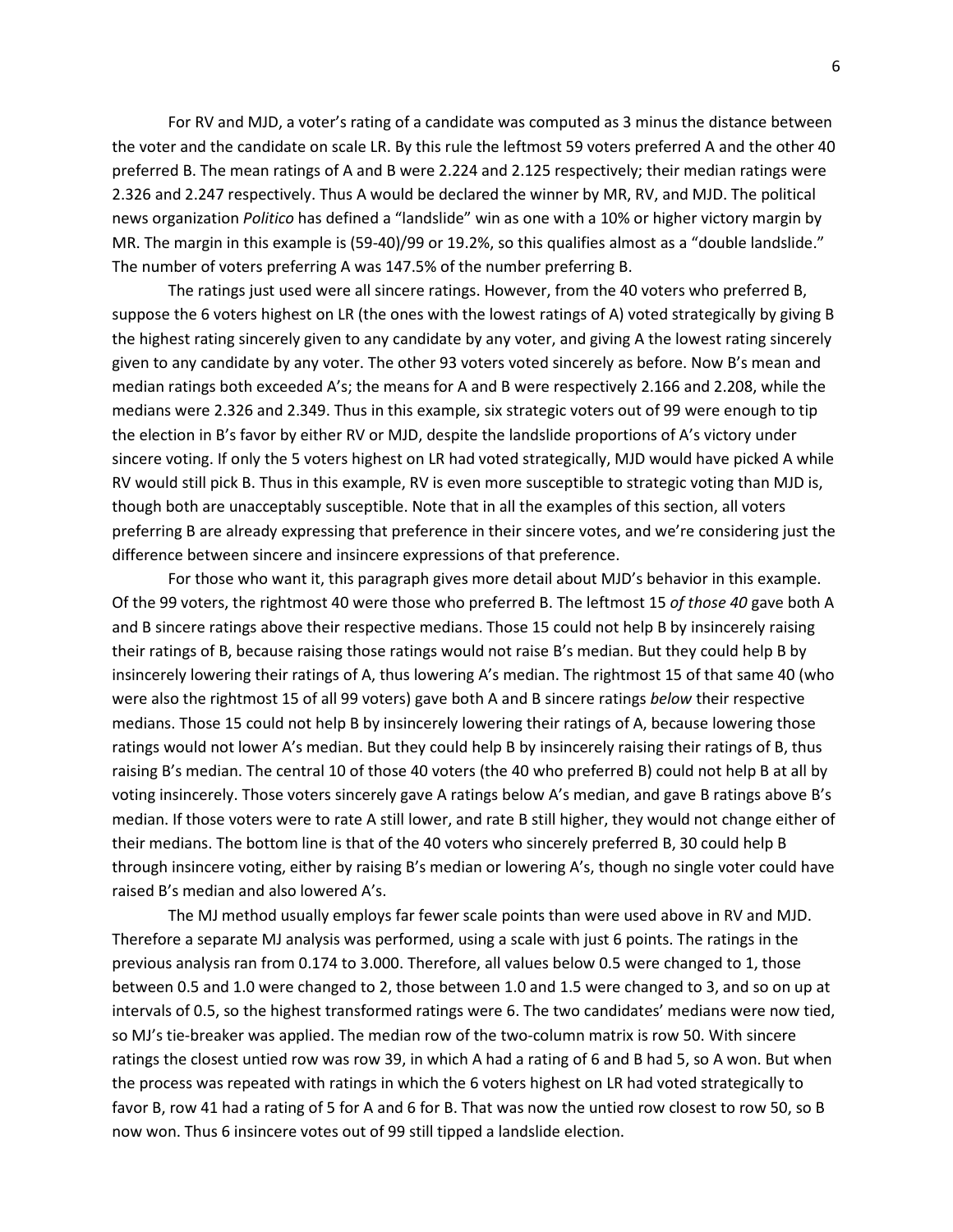As we have seen, examples 2 and 3 both suggest that RV is even more vulnerable to strategic voting than MJ. Two factors make RV more vulnerable than MJ. First, RV typically uses many more scale points than MJ, so insincerely rating one candidate at the very top, and the other at the very bottom, would have a larger effect in RV than in MJ. Second, we just saw that in a typical example, some of the voters preferring B cannot help B at all by insincere voting, and the rest can change one median in their preferred direction but not both. But in RV, every voter favoring B, except those whose sincere ratings are at the very top or bottom of the scale, can both raise B's mean and lower A's by insincere voting.

 Will voters actually vote insincerely? Suppose a two-candidate election is run under MJ or RV, but for general interest or because some people demanded it, authorities also report the number of voters who rated each candidate above the other. Suppose voters then see that more voters favored the MJ or RV loser than the winner. That means that voters in the latter group had in some sense voted more effectively than the others. Those favoring the loser will immediately doubt the sincerity of the opposing voters, so in the next election they will almost certainly vote insincerely themselves. Soon everyone will be voting insincerely, giving their preferred candidate the highest possible rating and their opponent the lowest possible. Thus all two-candidate elections will reduce to MR.

## *Insincere voting in other voting systems*

 It seems almost inevitable that results much like these would apply to any two-candidate voting system which isn't equivalent to MR. The essence of MR is that all voters favoring a particular candidate are treated equally; those who love candidate A and loathe B help A no more than those who prefer A just slightly over B. Thus any reasonable system not equivalent to MR must somehow treat two such voters differently, presumably giving more weight to the former. But when voters know that some response patterns will be given more weight than others preferring the same candidate, they will have every incentive to insincerely give the response pattern with the higher weight.

 It seems clear that any system comparing measures of central tendency, as MJ and RV do, will be at least as vulnerable to insincere voting as MJ is. Measures of central tendency differ in the amount they are influenced by extreme scores. For instance, a group's midrange is the mean of the highest and lowest scores in the group; it's obviously heavily influenced by extreme scores. Of all measures of central tendency, the median is the one least influenced by extreme scores. If we change any score other than the original median score, while keeping the changed score on the same side of the median, it will not change the median at all. Thus it seems likely that MJ will be less vulnerable to insincere voting than systems which use almost any other measure of central tendency. But we have already seen that MJ itself is unacceptably vulnerable to insincere voting.

### *Majority rule estimates more efficiently than MJ*

 RV is more susceptible than MJ to insincere voting because RV uses data which MJ ignores. But that difference also means that MJ is surprisingly inefficient when there are no insincere voters or other irregularities. This section illustrates that point.

 This analysis was like the previous analysis in several ways. Again, voters in a population were assumed to have a standard normal distribution on the LR scale used above. Candidate A's position on LR was again at 0, which is exactly the mean and median of all voters. People in this model again differ only on that one dimension, so A is still the ideal candidate. In this study, candidate B was placed at different positions on LR in different parts of the study; B's position was 0.1 or 0.2 or 0.3 or 0.4 or 0.5. In